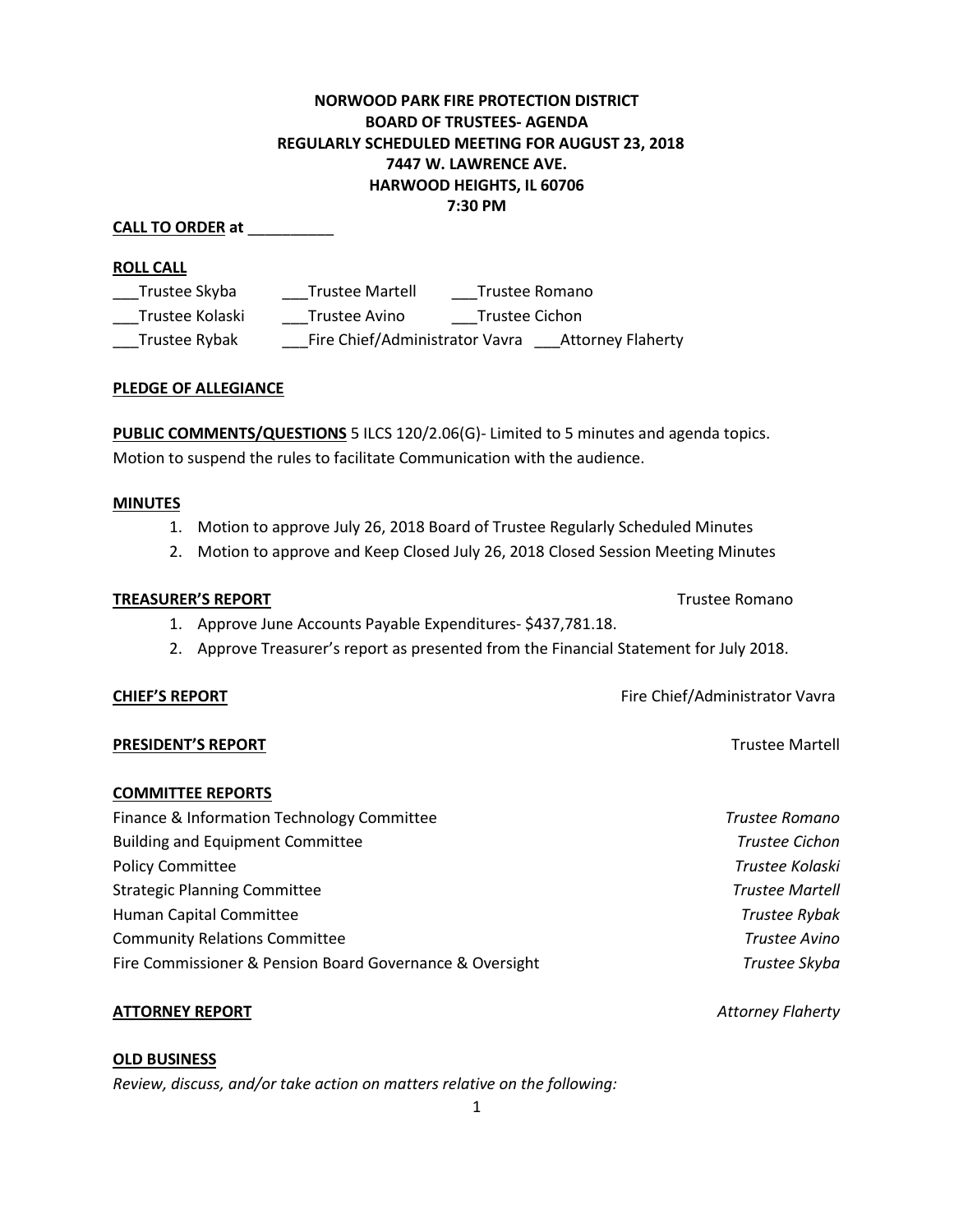#### **NEW BUSINESS**

*Review, discuss, and/or take action on matters relative on the following:*

- 1. Opening of sealed bid for Building tuckpointing.
- 2. Motion to table action on the bids/proposals for a determination by staff and/or consultant as to the compliance with specifications.
- 3. Opening of sealed bid for Apparatus floor refinishing
- 4. Motion to table action on the bids/proposals for a determination by staff and/or consultant as to the compliance with specifications.
- 5. Opening of sealed bid for Furnace/AC replacement
- 6. Motion to table action on the bids/proposals for a determination by staff and/or consultant as to the compliance with specifications.
- 7. Opening of sealed proposal for Sewer project east side.
- 8. Motion to table action on the bids/proposals for a determination by staff and/or consultant as to the compliance with specifications.
- 9. Opening of sealed proposal for Portable and Mobile Radios
- 10. Motion to table action on the bids/proposals for a determination by staff and/or consultant as to the compliance with specifications.
- 11. Motion to affirm the approval of the remount of second ambulance by American Response Vehicle (ARV) at a cost of \$94,605.00 on a 2018 Chassis per specification
- 12. Motion to approve the revised payout of sick time, vacation time, and personal days to retired firefighter Joey Irsuto in the amount of \$1,549.83.

| <b>Total Vacation/Personal Retro Time</b> | \$592.82   |
|-------------------------------------------|------------|
| Total Retro pay from 07-01-18 to 07-15-18 | \$110.77   |
| Additional Holiday per CBA                | \$846.24   |
| <b>Total Retroactive Payout</b>           | \$1,549.83 |

- 13. Motion to approve the change orders in the amount of \$2,328.00 (for Ferno Cot Mount System, Rear View Mirror Monitor, Wig Wag Headlight and Auto Eject 20 Amp) from American Response Vehicles for the 2018 AEV Type III Ambulance Remount. Bringing the total cost to \$97,933.00.
- 14. Motion to approve the payment to Target Solutions in the amount of \$3,595.76 for annual maintenance and training platform.
- 15. Motion to approve the payment to ESO Firehouse Software in the amount of \$3,253.15 for annual support for iPad inspector and Firehouse Cloud.
- 16. Motion to ratify the payment to Al Air in the amount of \$1,650 for the repair to thermostat and air conditioner in training room.
- 17. Motion to approve the destruction of Closed Session audio tapes from January 2016 up to and including January 2017.
- 1. **CLOSED SESSION** if necessary. Pursuant to Section (2)(c)(1) of the Open Meetings Act (to discuss the appointment, employment, compensation, discipline, performance or dismissal of specific